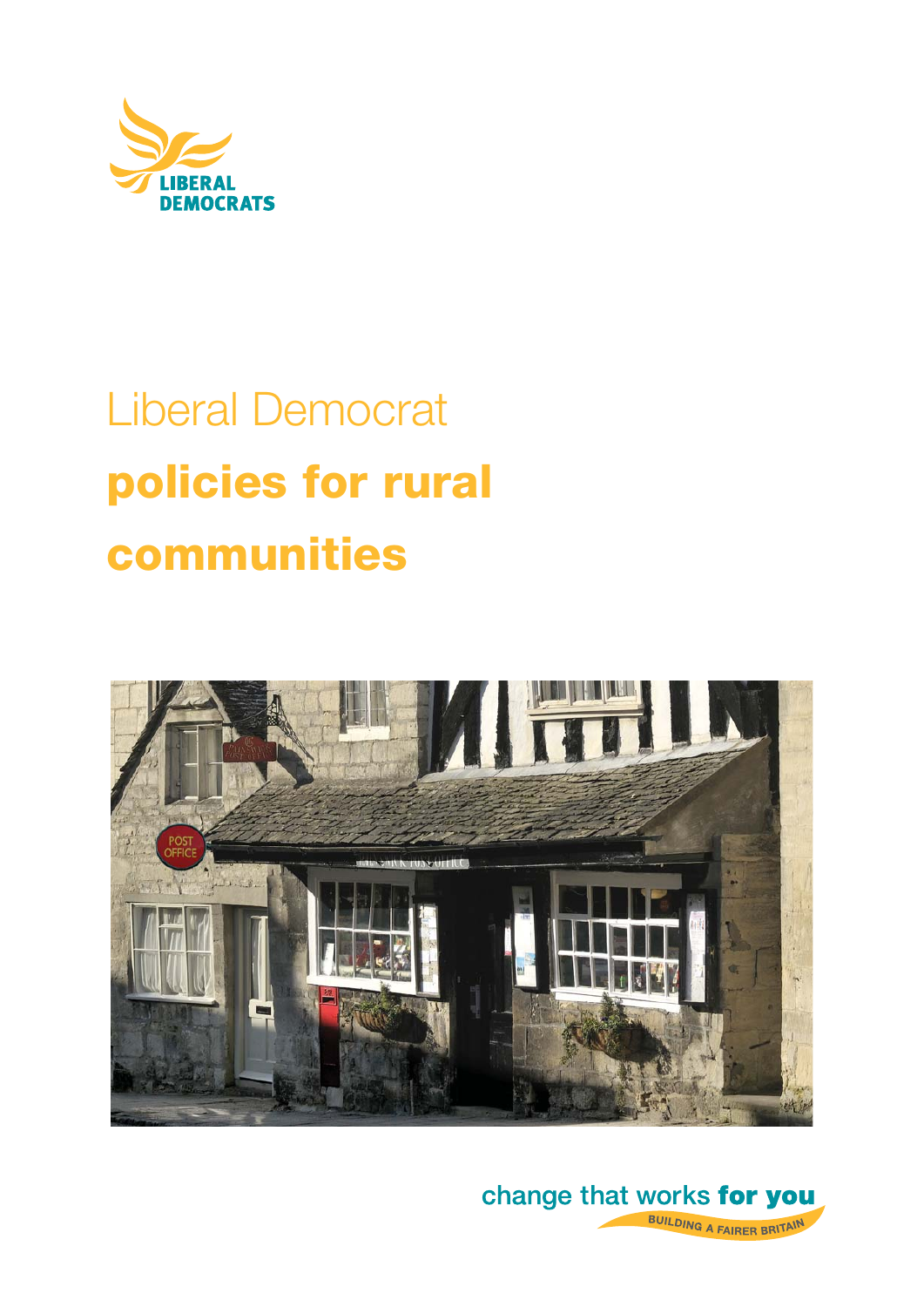

Liberal Democrats are proud to represent huge swathes of rural Britain. We want to protect the countryside, and make it a place people can afford to live and work, with access to reliable local services.

Liberal Democrats are proud to represent huge swathes of rural Britain. We want to protect the countryside, and make it a place people can afford to live and work, with access to reliable local services.

Sadly, too many local schools, hospitals and post offices are under pressure and many face closure. House prices are expensive, driven up by second home owners while local people can't afford a home of their own, public transport is often non-existent, and supermarkets are giving farmers and shoppers a raw deal.

Liberal Democrats will bring fairness to rural communities. We will provide more affordable homes for local people; keep post offices open; give local people a say on bus fares and routes in their area; and stop big food companies bullying farmers and shoppers.

Only Liberal Democrats will bring change that works for you. Here we outline our key policies for building a fairer Britain for rural communities:

- Keep local post offices
- Improve local bus services
- Affordable homes for all
- Regulate supermarkets to ensure fair trade for farmers and a fair price for food
- A Fair Deal for British Farmers

Rural Britain deserves better, please join with us to make it happen.

Nick Clegg Leader of the Liberal Democrats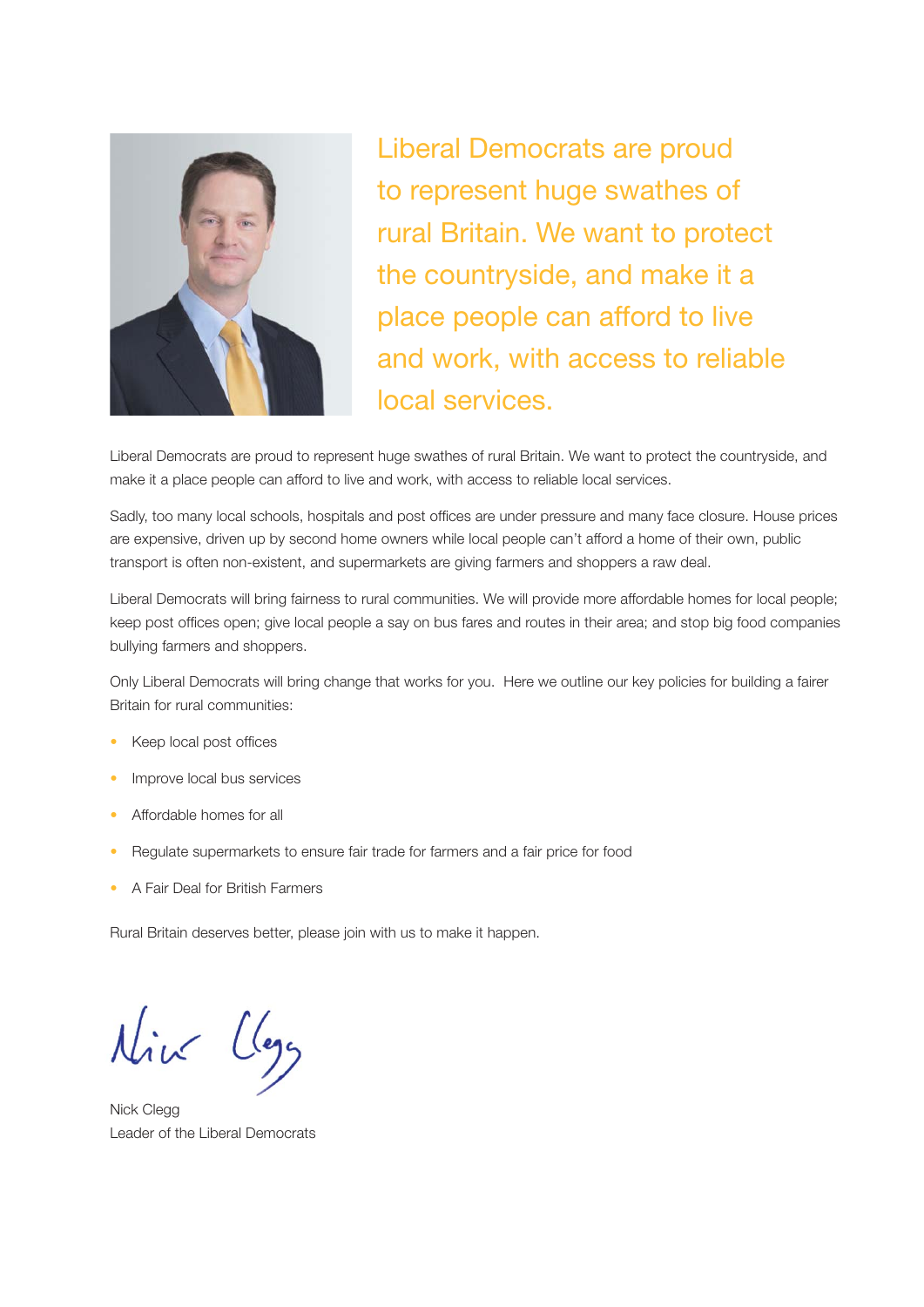### keep local post offices

Liberal Democrats will keep post offices open in rural areas where they're the lynchpin of community life, ending the Labour and Conservative closure programme. We will split Post Office Ltd from Royal Mail, so that they are two separate organisations, allowing each to focus on their separate challenges. The Post Office will remain in public ownership in order to provide an essential, locally based lifeline to all communities. We will develop a PostBank and use it as a shop window for government services. The Government has focussed on providing government services online but we believe people should have a choice of ways to access public services and should have the option of speaking directly to a person. No other network offers the same level of access as the Post Office: 93.3% of people are within a mile of a post office while only 70% of households have access to the internet.

#### better transport

There aren't enough buses for people to get around in rural areas where services are often few and far between. This is especially hard on people who can't drive. We will give councils greater powers to regulate bus services according to rural community needs, meaning local people get a real say over routes and fares.

Liberal Democrats believe that the cost of motoring should provide an incentive to use sustainable public transport where it is available, but rural motorists shouldn't be unfairly penalised because of poor public transport. We will introduce a rural fuel discount scheme which would allow a reduced rate of fuel duty to be paid in remote rural areas, as is allowed under EU law. We will also move towards revenue-neutral road-user pricing while abolishing Vehicle Excise Duty (VED) and reducing fuel duty. This will provide an incentive to shift from car to train on journeys where a good public transport alternative exists and rural motorists will save money.

#### affordable homes for all

Liberal Democrats will give local councils the power to identify the needs of the community so that more affordable housing is built in the areas which really need it. We will promote schemes for affordable homes like equity mortgages and 'Home on the Farm' which encourage farmers to convert existing buildings into affordable housing.

We will give local authorities the power to set higher council tax rates for second homes and the option to require specific planning permission for new second homes, in areas where the number of such homes is threatening the viability of a community. We will also reform Capital Gains Tax to ensure that those who use second homes as speculative investments will pay tax on enhanced capital value at the same rate as on earned income, not 18% as at present.